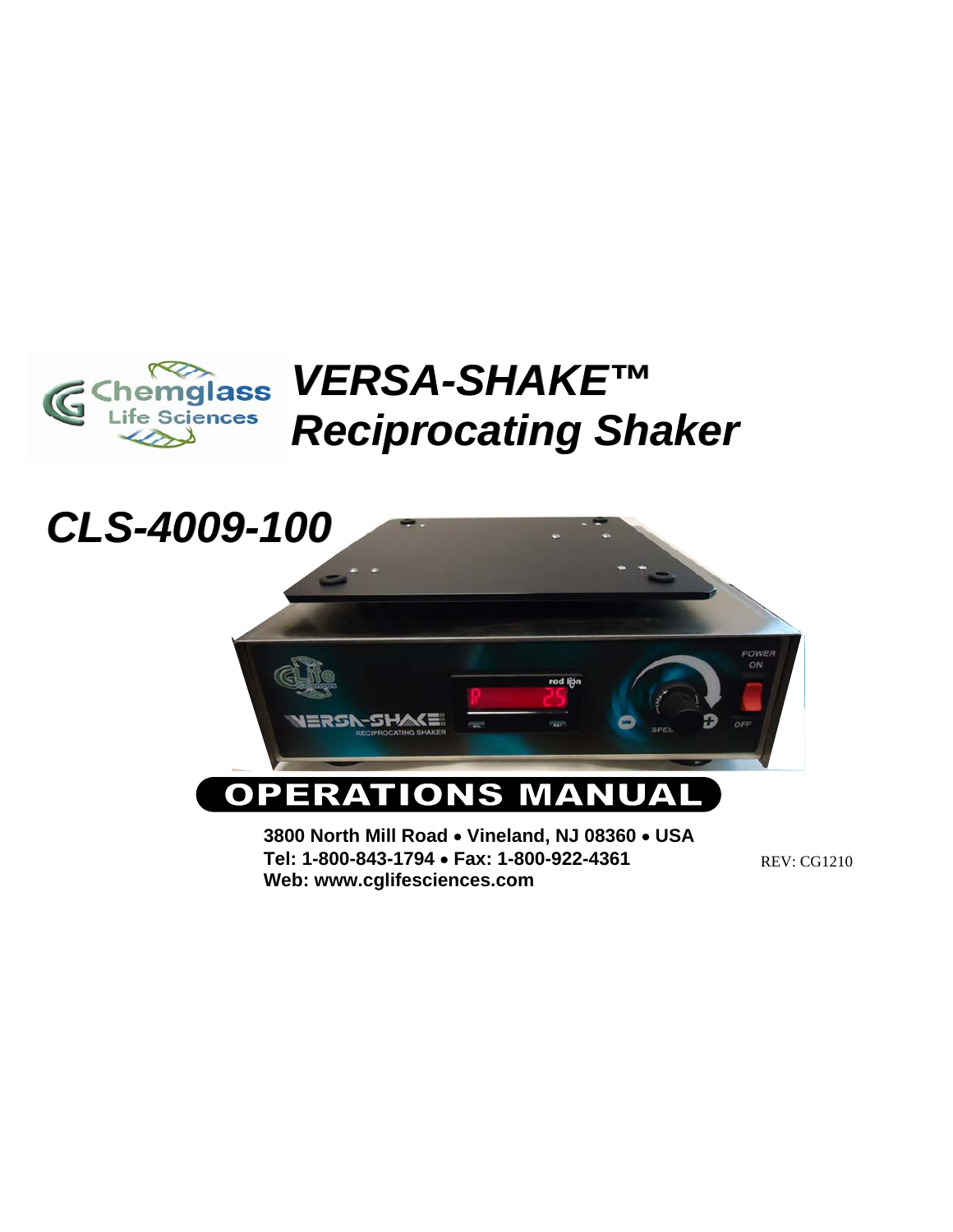### **FEATURES**

- 1. Trouble free brushless DC motor
- 2. Integrated power supply (24VDC) that accepts 100 to 240VAC service.
- 3. A 1 inch stroke.
- 4. Low profile space saving housing.
- 5. 20 240 oscillations per minute.
- 6. Illuminated LED display.
- 7. Rotary speed knob has locking ring.
- 8. Tray sizes available: (12"x12", 15"x15", 20"x20", and 20" x30")
- 9. Peg and Grommet tray mounting.
- 10. Suction cup style feet for stability.
- 11. 2 YEAR Warranty

#### **GENERAL USE**

The Chemglass Life Science's VERSA-SHAKE™ Reciprocating Shaker is a heavy duty, variable speed shaker for general laboratory use. The low profile design accepts a variety of optional trays, as well as similar trays from other manufacturers.

#### **SPECIFICATIONS**

Supply Voltage - 100VAC to 240VAC +/-10%, 50-60 Hz Dimensions H x W x D - (inches 4.65 x 11.875x 12), (centimeters - 11.8 x 30.2 x 31) Base Weight - 30lbs (13.6kg) Maximum Load - 35lbs (16kg) Ambient Temperature - 0 to 40°C, 32 to 104°F Fuse - 2AMP (5x20mm)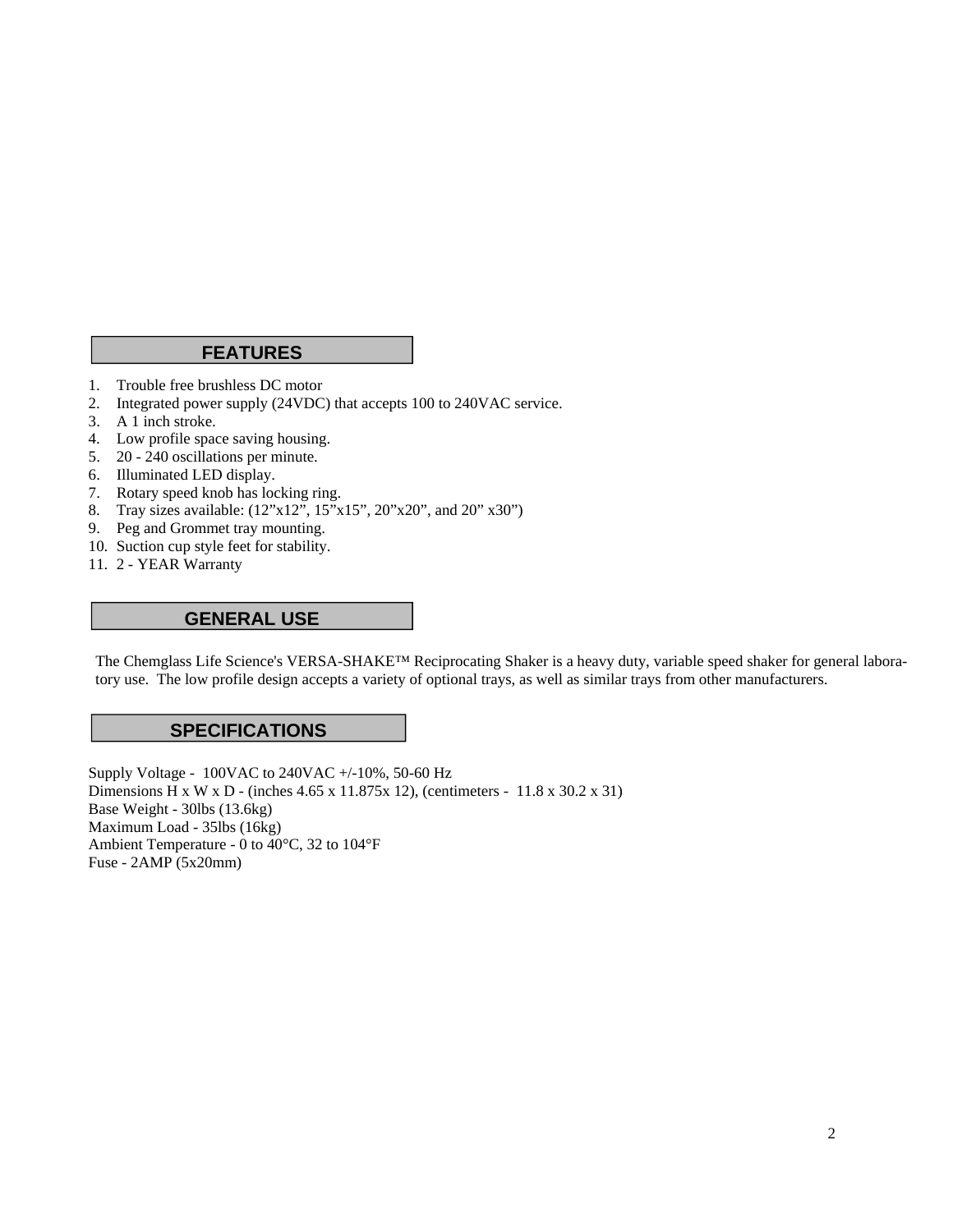## **SET-UP** (See Figure 1)

- 1. Connect the detachable power cord to the AC/DC converter (24VDC power supply) and connect to "INPUT 24Vdc" receptacle in rear of unit and then plug power cord into a suitable electrical outlet.
- 2. Secure suction cup feet on work bench.
- 3. Mount appropriate tray atop of shaker platform position pegs into grommets.



24Vdc INPUT Receptacle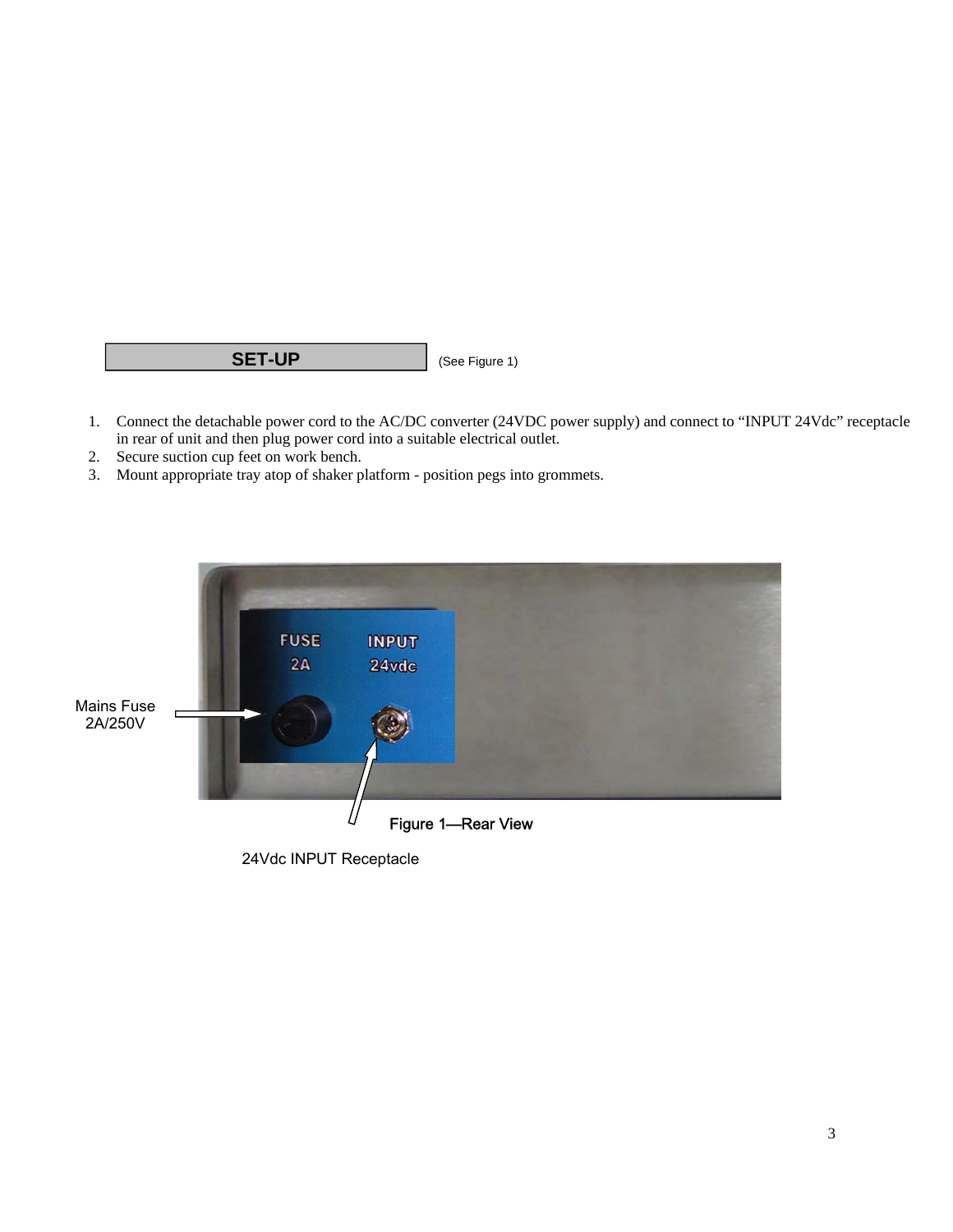#### **OPERATION**

See figure 2

To operate, turn the main power switch to the "ON" position. Turn the speed control knob to set the desired oscillations per minute. The units are designed to operate within a range of about 20- 240 oscillations per minute. Adjust the speed by turning the speed control knob, CW to increase speed, CCW to decrease it. The unit will ramp up (or down) to your selected speed. Turn the "LOCK" ring clockwise about an eighth of a turn to prevent any inadvertent changes to the set speed. Turn the "LOCK" ring counterclockwise to unlock the speed control knob.